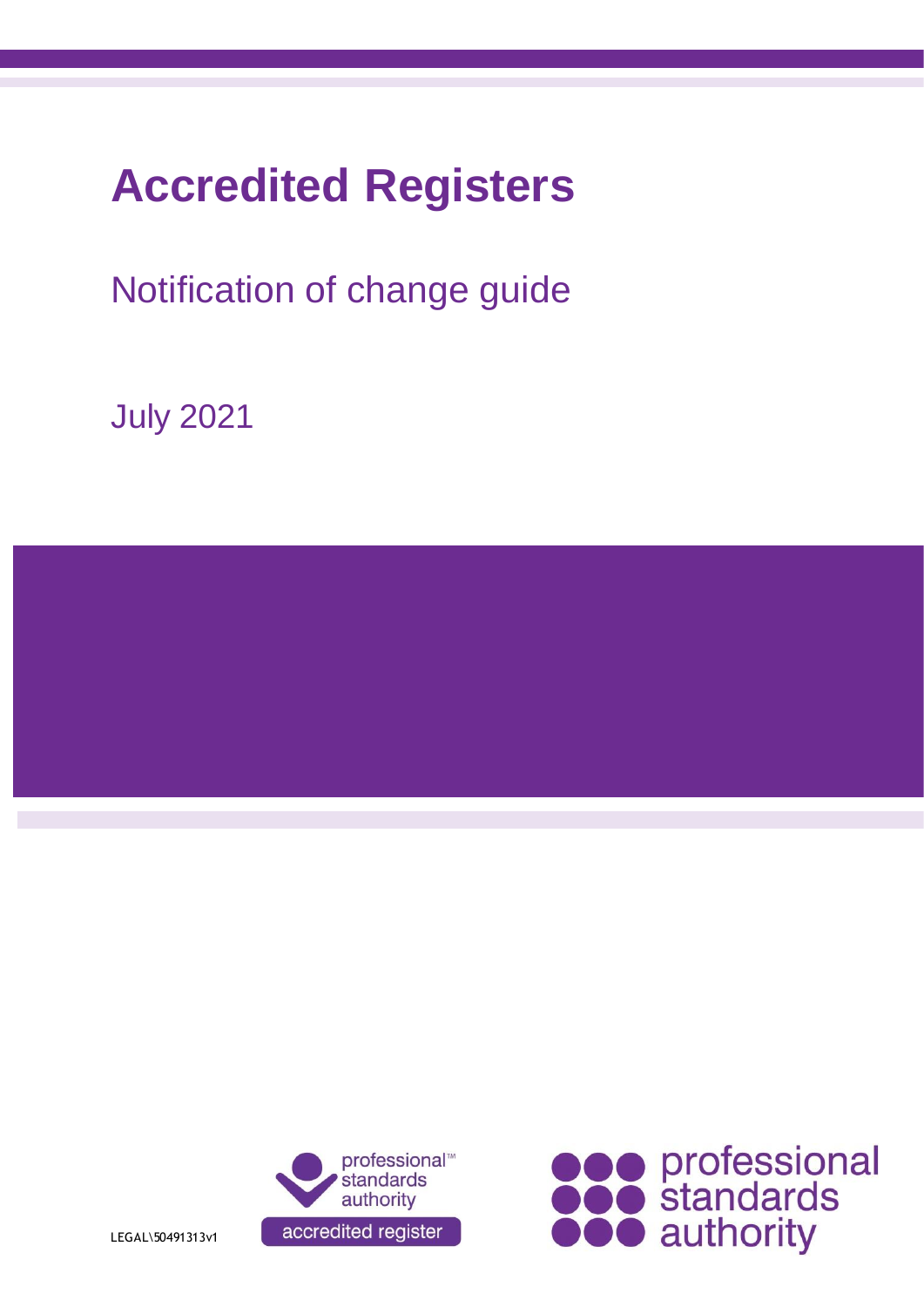### **Contents**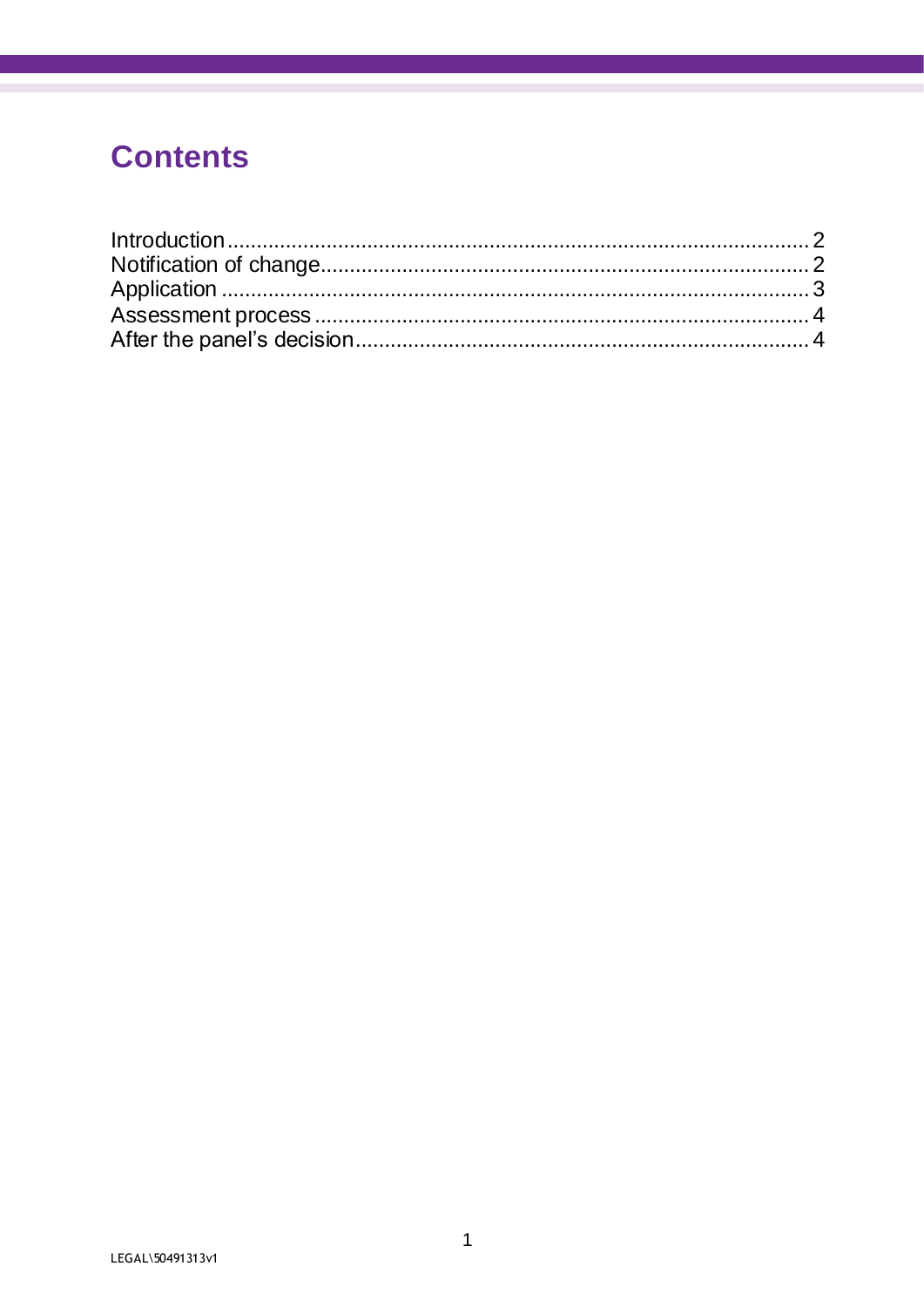### 1. Introduction

#### **About this guide**

1.1 This guidance is for Accredited Registers who need to tell us about a significant change during the period of their accreditation.

### 2. Notification of change

- 2.1 Once accreditation has been granted, a register must tell us of any significant changes it has made or plans to make that may affect whether it meets our *Standards for Accredited Registers*. We have set out below some examples of the sorts of change you should tell us about. If you are unsure, please contact us for advice.
- 2.2 We recognise that Accredited Registers will regularly update and make changes to improve their work and to adapt to internal and external influences. Accredited Registers may implement such changes in advance of assessment and approval at their own discretion.
- 2.3 Not all changes will require a notification of change and in some cases, it will be sufficient to tell us about them at either at the annual check, or full renewal assessment.

#### **Changes that must be notified to the Authority**

- 2.4 The following are examples of changes that are likely to require a notification:
	- The addition of a new occupation to a register
	- Substantial changes to a key policy or procedure, for example complaints handling
	- Substantial changes to education and training requirements for entry onto the register
	- The introduction of a new entry route to the register
	- Changes to staff or governance structures that leave roles critical to the functioning of the register vacant or significantly altered
	- Transfer of the register to a new organisation, including to another Accredited Register
	- A serious incident which might affect the running of the register.

#### **Changes that the Authority should be notified of at annual review**

- 2.5 The following are examples of changes that are likely to require a notification of change in the accredited year, but details should be provided as part of the annual review:
	- Changes to senior staff (Chief Executive, Chair, Registrar) and Board or Committee composition
	- Updates to policies and processes that do not affect their fundamental nature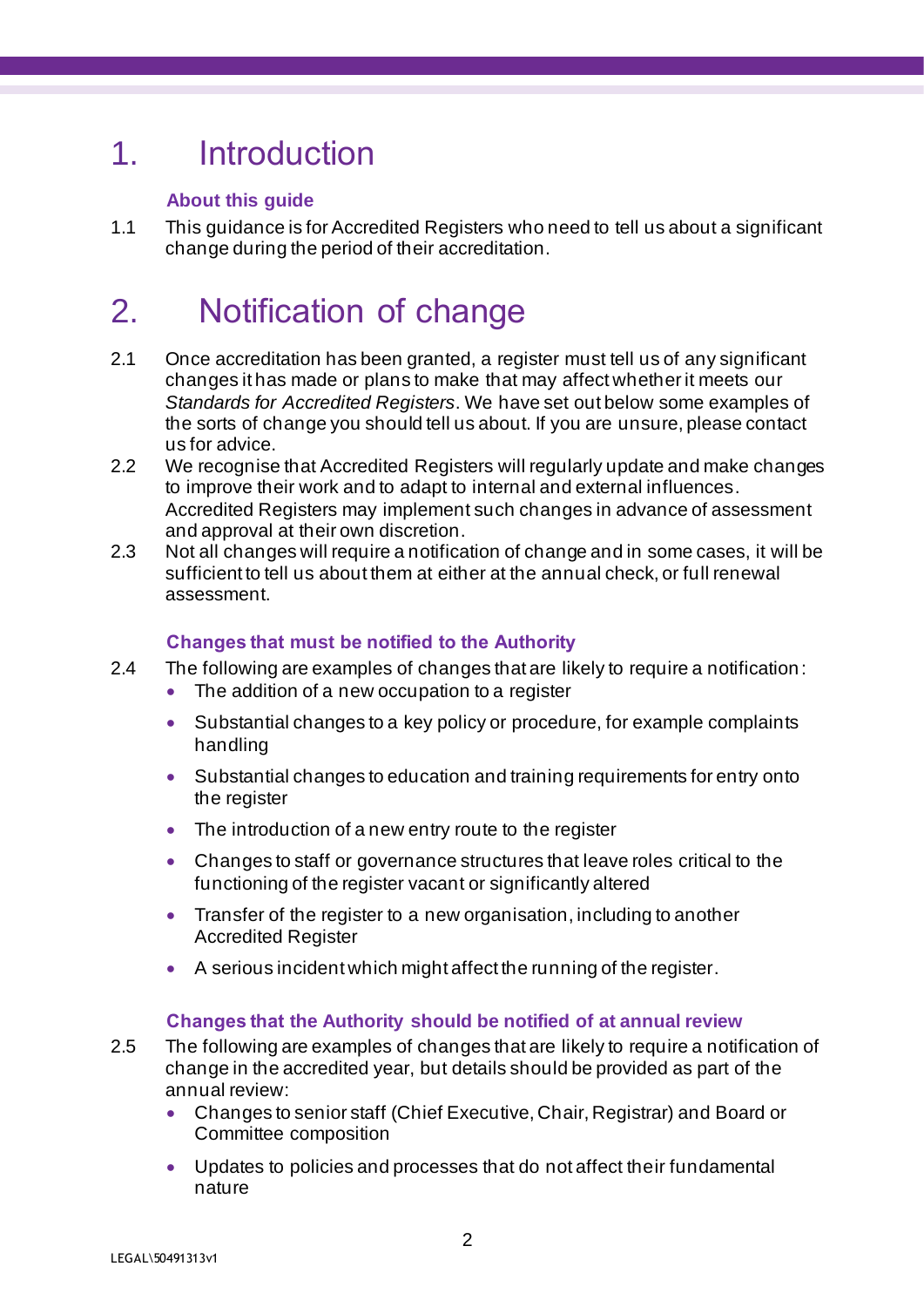- Changes to funding sources
- Significant changes to the website, especially aspects aimed at the public.

#### **Changes that do not need to be reported**

- 2.6 Below are examples of changes that are outside the remit of the Accredited Registers programme and as such the Authority does not need to be notified:
	- Changes in areas of the organisation not involved with or directly affecting the running of the register, for example, changes to research staff
	- Changes to partnerships with organisations that do not affect the register.

#### **Criteria for assessing notifications**

- 2.7 When a register informs the Accreditation team of a change, the team will consider whether it needs to be assessed against the Standards, taking into account:
	- The Standard(s) potentially affected
	- If there is a potential public protection issue
	- If the changes would affect public confidence in the register
	- If the changes would impact on good governance of the register.

### 3. Application

3.1 If the team considers that the change should be assessed earlier than the next annual check or full renewal assessment, they will ask that a notification of change form is completed and submitted to the Accreditation team with any supporting documents to [accreditationteam@professionalstandards.org.uk](mailto:accreditationteam@professionalstandards.org.uk).

#### **Filling in the form – hints and tips**

- 3.2 The notification of change form can be requested from the Accreditation team. The form should be completed electronically; we ask that the form be completed in Arial, font size 12. Each of the boxes is designed to be expandable to fit the length of the answer.
- 3.3 Please ensure that all abbreviations and terminology (including roles and positions) familiar to the organisation but not to the layperson are clearly defined at the first instance.
- 3.4 If part of the explanation includes policies that are still under development or future plans, then please provide timelines for key milestones within their development.
- 3.5 If there is any uncertainty about what the question is asking for, please contact the Accreditation team for their advice.

### 4. Assessment process

4.1 We will invite stakeholders to share their experience. We will seek and take account of feedback about the applying Register from third parties including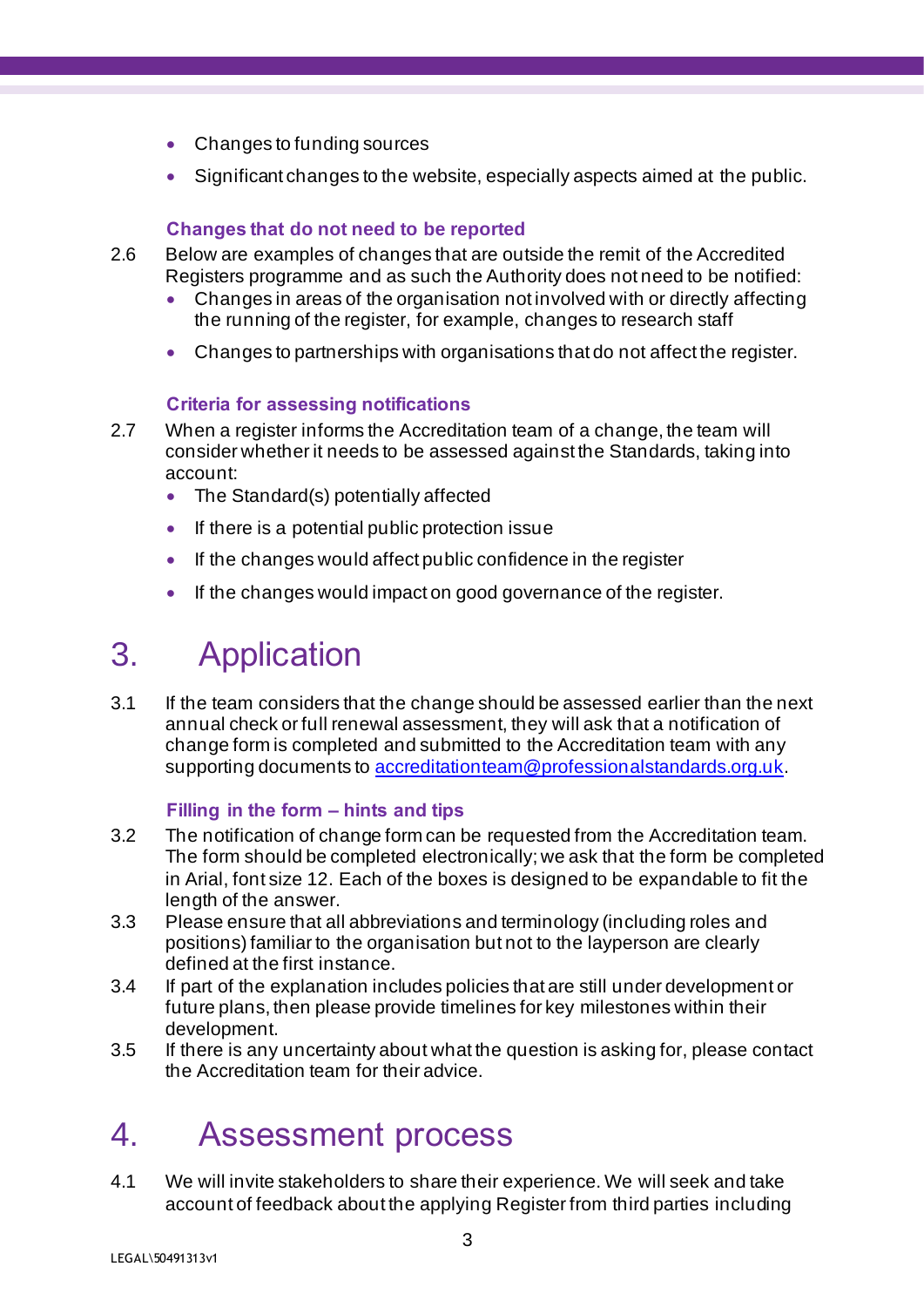patients, service users, professional and representative organisations. The Accreditation team will prepare a summary of the changes and share with the Register for factual accuracy checking before it is published on our website 'current work' page for 28 working days. In addition, we will invite stakeholders, by email, to share their experience about the organisation related to the proposed changes within the timescale above.

- 4.2 The Accreditation team will assess the responses and seek consent from respondents before sharing any information with the organisation. Where consent has been given, the Accreditation team will send the responses to the applying organisation, giving it the opportunity to respond to issues raised by respondents. Timescales will be discussed, but typically the Register will be asked to provide a response within 10 working days. If consent to share is not given, the team will review the information to identify any themes and may present the themes to the applying organisation. The Register will be asked to respond to these themes.
- 4.3 The Accreditation team will carry out a documentary review related to the change. It will decide whether a site visit or interviews are required to assess the proposed change. The team may clarify information or follow up any issues that are identified with the Register.
- 4.4 The team will assess all information received and prepare a report which will be shared with the Register to check for factual accuracy. The Accreditation team will submit a summary report for a Panel with its recommendation on whether to accept the change and arrange a meeting with the Register to discuss the report.
- 4.5 The panel will decide whether to accept the change or not. The options available to the Panel are:
	- Accept the change
	- Accept the change, with Conditions and/or Recommendations
	- Not accept the change at this time, with reasons specified
	- Adjourn to request further information from the Register.

### 5. After the Panel's decision

- 5.1 The team will produce a written summary of the Panel discussion which will be published on our website for 12 months, in line with our *Publications Policy*.
- 5.2 If you are unhappy with the decision we have made or the level of service we have provided we will be happy to discuss it with you. You can contact the team by email at [accreditationteam@professionalstandards.org.uk](mailto:accreditationteam@professionalstandards.org.uk), or by telephone on 020 7389 8037.
- 5.3 If the team is unable to resolve your concern, or you would it to be considered by someone outside of the Accreditation Team, there is further information about how to submit a complaint on the ['Make a complaint'](https://www.professionalstandards.org.uk/about-us/make-a-complaint-about-us) section of our website.
- 5.4 Registers can also appeal the outcome of a Notification of Change. Appeals must be submitted within ten working days of formal notification of a decision. More information about how to do this can be found in our *Appeals Policy.*